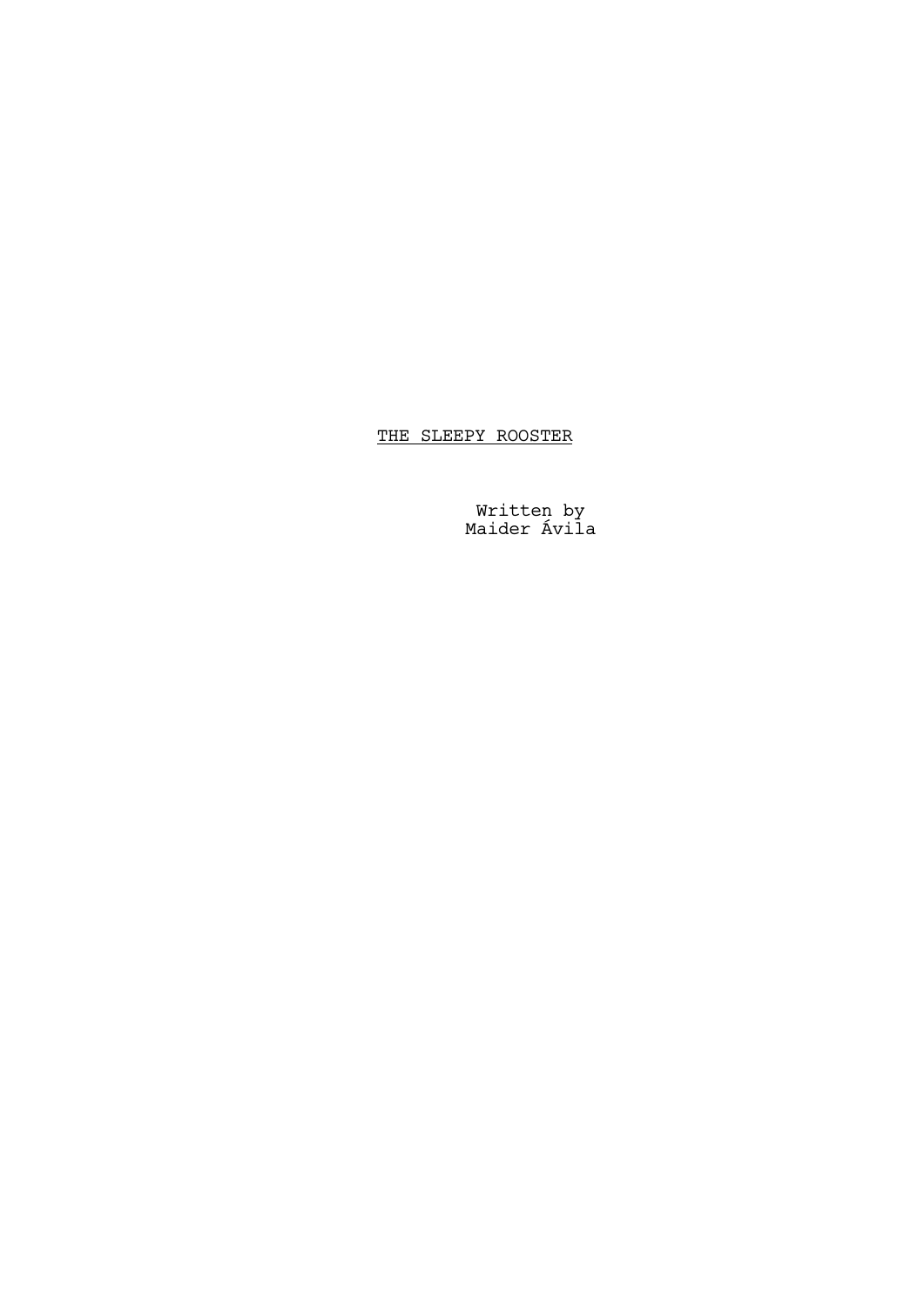#### 1 EXT. FARM - DAWN 1

The sun, red and bright, rises behind green mountains. Below is a small farm with a small henhouse, stables, a house, and a green lawn. The lights are off. On the lawn, there are no fences; there are no fences anywhere. It $\hat{\mathbf{a}} \in \mathbb{R}^m$ s a cozy farm.

On the roof of the henhouse, PAPA ROOSTER, an old rooster with wrinkles on his face and worn-out feathers, SINGS POWERFULLY AND CONFIDENTLY.

The light of the henhouse, the stables, and the house turns on: the farm wakes up.

But a small house in a tree still has its light off...

#### 2 INT. FARM, KIRO THE ROOSTER'S HOUSE - DAWN 2

# It's KIRO THE ROOSTER'S house:

Kiro The Rooster - young and with colorful, precious feathers - sleeps in his bed covered with a silk quilt. He sleeps stretched out and not moving a muscle, with his feathers all well combed. He wears a sleeping mask, earmuffs, a nightgown, and a nightcap. He snores sweetly, drooling.

## 3 INT. FARM, HENHOUSE - DAY 3

The HENS sit, forming a perfect row. Each one lays an egg. We're in a rustic henhouse with many straws on the ground, hens' houses, and windows to let in the sunlight. It's warm and homey.

The FARMER approaches the first hen in line and hands her a little basket. The hen takes her egg and puts it in the basket, somersaulting. All the hens applaud her. The second hen picks up her egg and drops it into the basket by doing two somersaults in the air. All the hens clap and whistle happily. The atmosphere is cheerful and friendly, showing they are a team.

Papa Rooster holds a blackboard with a to-do list: "Eggs, Milk, Cheese, Delivery." Next to each word is an empty box. Papa Rooster ticks the box next to "Eggs" with a pen.

#### 4 INT. FARM, KIRO THE ROOSTER'S HOUSE - DAY 4

Kiro is now standing in front of a mirror. He's no longer wearing his hat, mask, or earmuffs. He cleans his crest up: it's red and large. He looks at it proudly. He smiles at his reflection: he likes himself.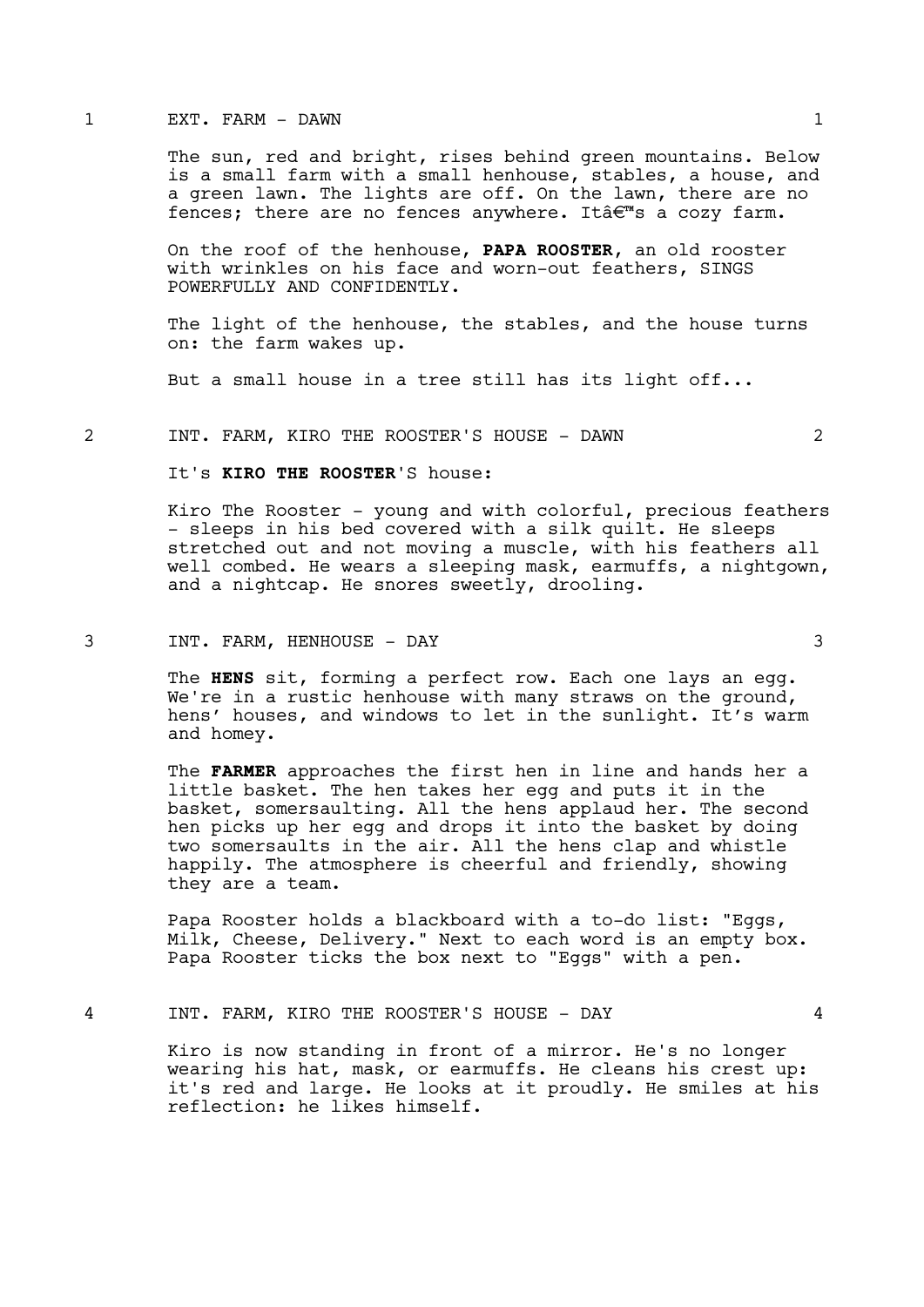## 5 EXT. FARM, LAWN – DAY

Papa Rooster walks tired, leaning on his cane as if his legs were heavy. He walks in front of the SHEEP, who are passionately playing a soccer game. When Papa Rooster walks past them, they wave at him.

The farmer fills the PIGLETS feeder, and the latter approach it in a perfect line, moving their tails, happy. The farmer high-fives them -it's like a game: the little pigs come up to the farmer and jump to high-five her, playing like little children.

The COWS, placed in a row, communicate with each other (without us hearing what they say). They all wear glasses, which gives them an intellectual look. The first two cows in line talk to the farmer (without us hearing what they say), who is sitting on a stool, ready to milk them.

#### 6 EXT. FARM - DAY 6

The farmer hands a box to a TRUCK DRIVER standing in front of a food truck. In the box, we see the basket with the eggs, milk bottles, and an enormous piece of cheese. The truck driver smiles.

## 7 INT. FARM, KIRO THE ROOSTER'S HOUSE - DAY 7

Kiro, whose feathers are now gleaming and perfectly combed, walks to the door of his little house. On his way, he walks by photographs of himself: photos of him posing like a model, photos of him as a child, pictures of him lying in bed happily, pictures of him holding a gold cup that reads "Precious Feathers' First Price." He walks tall and proud, with his head held high.

# 8 EXT. FARM – DAY 8

Papa Rooster ticks on his board (we don't see what he's ticking), satisfied, leaning on his cane. But... he loses his balance and falls. The sheep, cows, piglets, and the farmer run to help him.

## 9 EXT. FARM - MOMENTS LATER 9

Kiro walks proudly in front of the farm animals, showing off his beautiful feathers. He feels special, and he loves it.

In front of Kiro, the cows, sheep, and piglets form a circle looking at something in the center.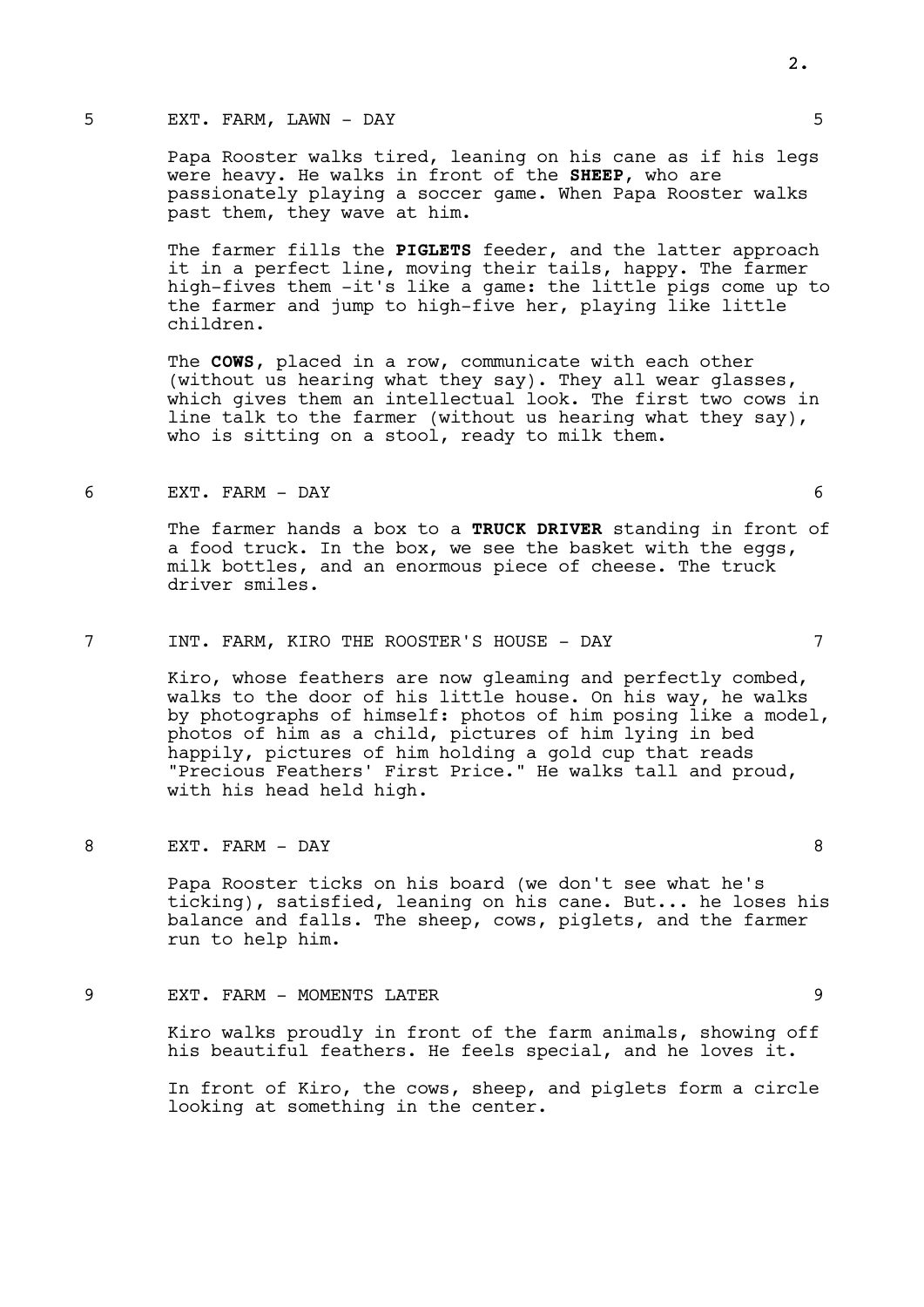Kiro pushes past them, careful not to let them touch his feathers. The animals stand aside to let him pass, showing respect.

Inside the circle, Papa Rooster gets up with the farmer's help.

Papa Rooster approaches his son Kiro and looks at him thoughtfully. He hands him his board. Kiro looks at it and takes it, confused. All the animals fixate their eyes on Kiro. Kiro knows they are all looking at him, and he holds his head high, lofty.

Papa Rooster puts his hand on Kiro's shoulder, but Kiro takes it away and walks away with his head held high. When no animal sees him anymore, Kiro's face shows terror, GLUP!

## 10 EXT. FARM, KIRO THE ROOSTER'S HOUSE - NIGHT 10

Kiro sleeps peacefully: covered with a silk quilt, wearing a sleeping mask, earmuffs, nightgown, and nightcap. He snores sweetly, drooling.

11 EXT. FARM - DAWN 11

The sun, red and bright, rises behind green mountains.

- 12 INT. FARM, KIRO THE ROOSTER'S HOUSE DAWN 12 Kiro is still asleep.
- 13 EXT. FARM DAY 13

The now yellowish sun slowly rises to the top of the sky (showing several hours have passed by).

14 INT. FARM, HENHOUSE - DAY 14

The hens sleep standing up on sticks hanging from the walls. They have a funny snore; it seems they were singing.

15 INT. FARM, STABLE - DAY 15

The piglets sleep close to each other, hugging, and keeping each other warm. Their tails cutely move when they breathe.

The cows sleep with their glasses on.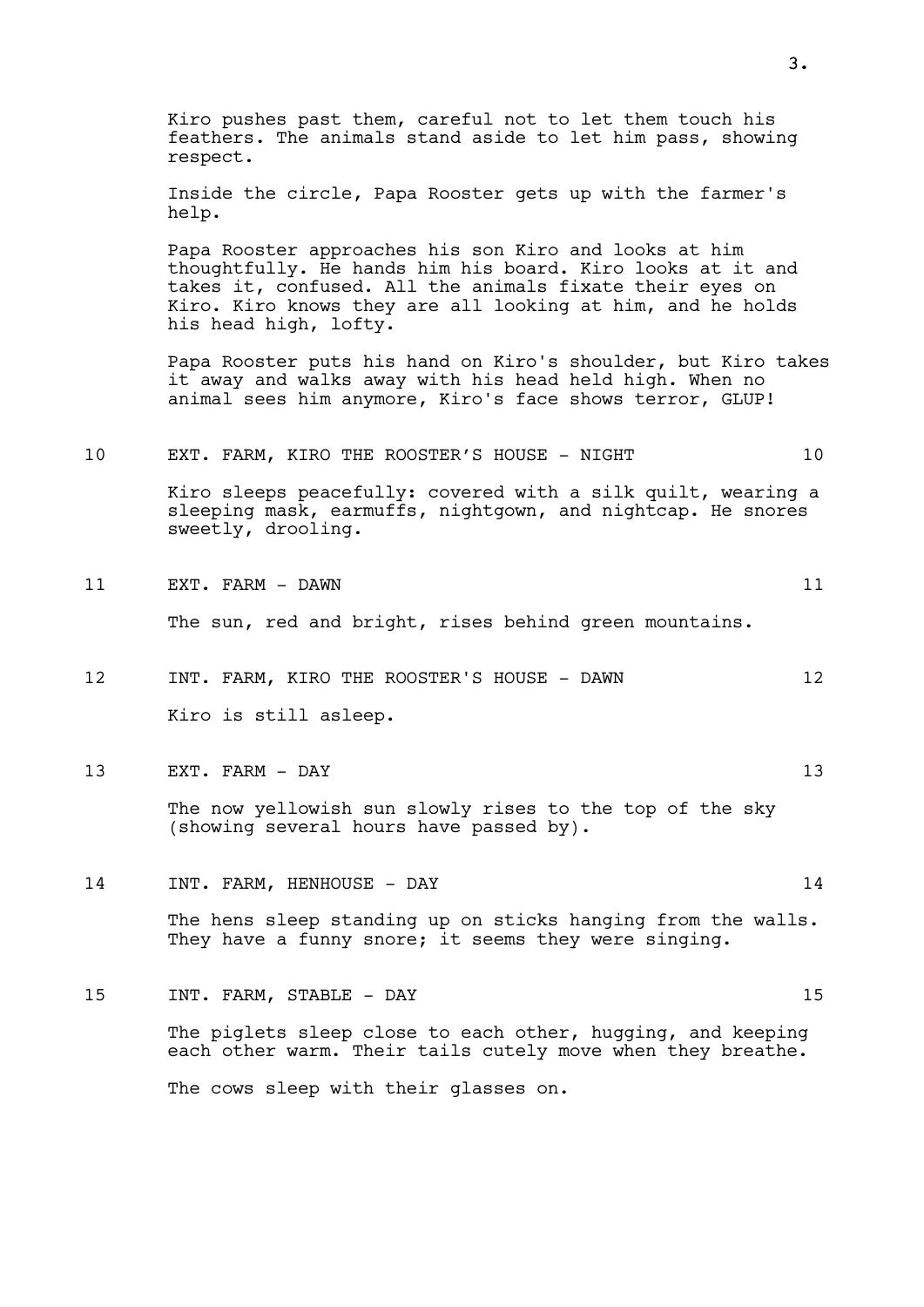The sheep sleep listening to a football game on the radio.

- 16 INT. FARM, THE FARMER'S HOUSE DAY 16 The farmer sleeps hugging a stuffed animal.
- 17 INT./EXT. FARM, KIRO THE ROOSTER'S HOUSE/FARM DAY 17

Kiro sleeps until... a truck's horn wakes him up! He gets so scared that he jumps into the air.

MONTAGE

18 INT. FARM, DAY 18

All the animals run out of their stables, bumping into each other, making a lot of noise.

19 INT. FARM, HENHOUSE - DAY 19

At the coop, the hens form a messy row. Some hens have their feathers messed up. Others are still with their sleeping masks on... so sleepy they don't even know what they're doing. They lay some eggs, but... the eggs are ridiculously tiny.

The farmer comes running. The first hen in line grabs her egg to put it in the basket, but when seeing it so small, she gets startled and screams: she's going crazy! The rest of the hens do the same thing when they see their eggs so small. It's chaos. The farmer puts all the tiny eggs in the basket in a hurry.

20 EXT. FARM, LAWN - DAY 20

The sheep are playing soccer. One of them kicks the ball too hard, throwing it far away. They get angry and fight with each other.

The piglets messily crowd around the trough, but... it's empty. The farmer runs by and throws food into the trough, but... she fails the shot, and the food falls on the pigs instead.

The cows -sleepy and wearing their glasses wrongly- form a messy line, colliding with each other. Some of their glasses fall to the ground. The farmer sits on a stool with two buckets on her side, prepared to milk the cows.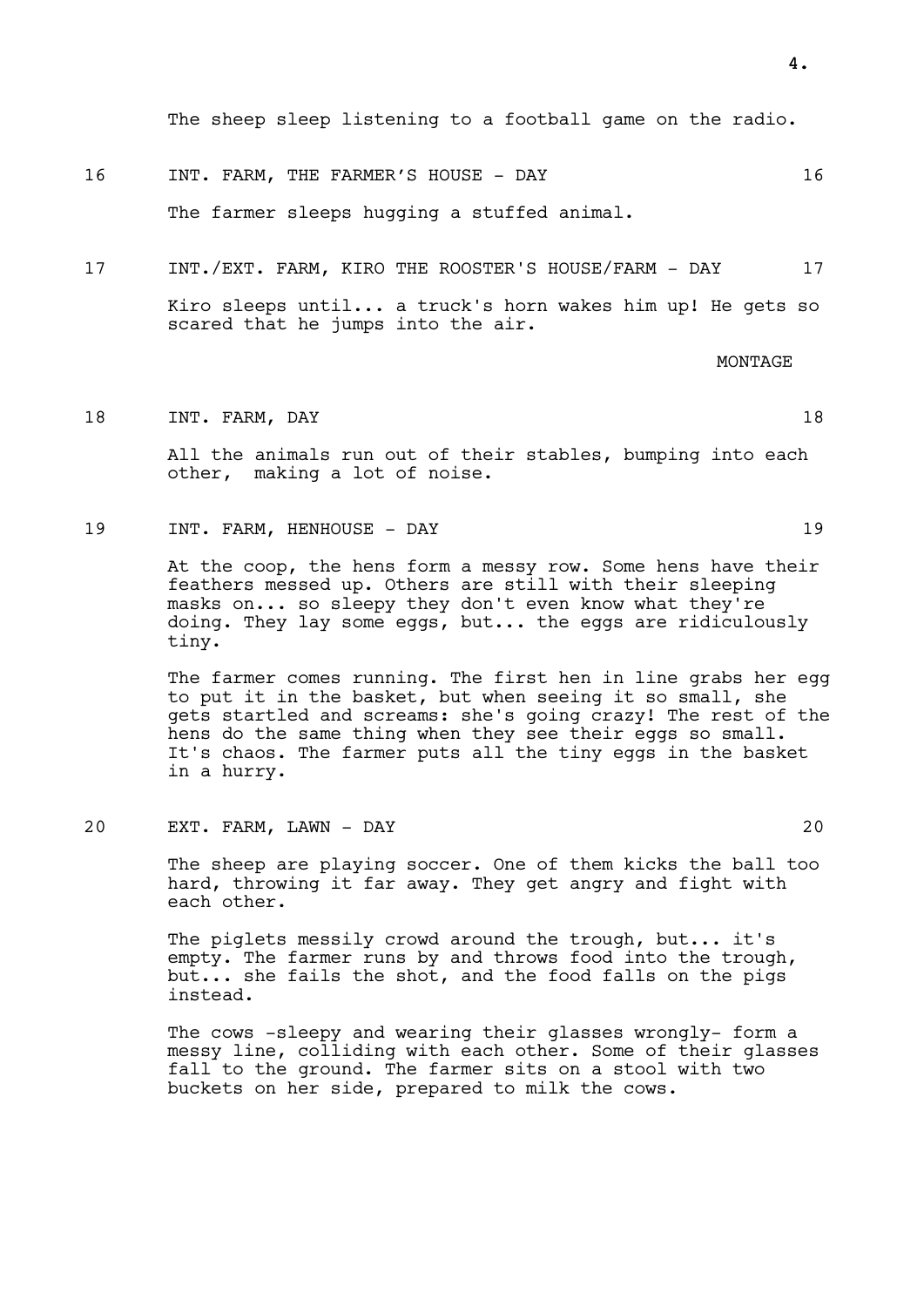Two cows approach her, but being half asleep, they trip over the buckets and fall on top of the farmer.

21 EXT. FARM - DAY 21

The farmer runs toward the food truck carrying a box filled with tiny eggs, a half-empty milk bottle, and a small piece of cheese. The truck driver contemplates the box, surprised.

Papa Rooster is contemplating everything. He shakes his head and sighs, disappointed.

END OF MONTAGE

22 EXT. FARM - DAY 22 The animals lay down on the ground, exhausted.

23 INT./EXT. FARM, KIRO THE ROOSTER'S HOUSE - DAY 23

Kiro has watched everything from his window, surprised and a little scared. He puts a hand on his chin, thoughtful.

CUT TO:

24 INT. FARM, KIRO THE ROOSTER'S HOUSE - DAY 24

Kiro is focused on drawing something on a large piece of paper.

There's a drawing of an alarm clock in the upper half of the paper. In the paper's upper-right part, a sun rises behind a mountain. Kiro is sitting in the lower half of the paper and draws something else on the visible part: an arrow coming out of the sun and pointing to the alarm clock. Later, he draws curved lines on each side of the alarm clock, showing it's starting to ring.

Kiro stands up and holds the paper in his hands, watching it. We can now see the whole drawing: apart from the things we have already seen, in the lower part of the paper we can see Kiro sleeping peacefully in bed. Kiro (the real one) smiles, satisfied.

MONTAGE

25 EXT. FARM, KIRO THE ROOSTER'S HOUSE, ROOF - DAY/SUNSET/NIGHZE Kiro is now chopping wood on the roof of his little house.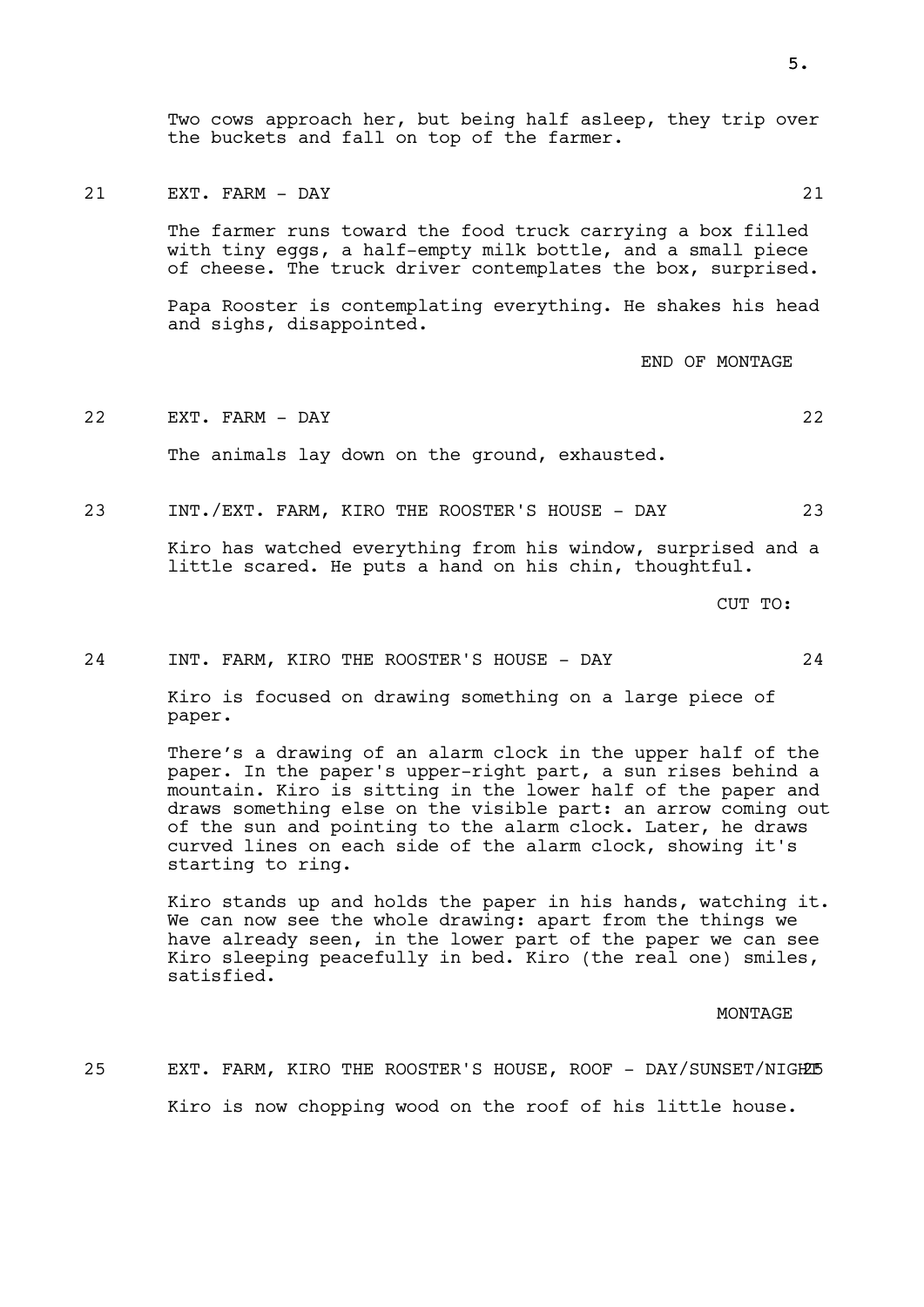He's using a hammer to join some boards with nails: he's making a wood box.

It's getting dark.

On top of the box, a light bulb is off. Kiro hangs a clock on the box. The clock says 19:00, and the hands are not moving.

Kiro connects wires to the clock and... BOOM! He gets shocked: all his feathers have gotten dark and messed up.

Suddenly, Papa Rooster comes, carrying a toolbox. Kiro groans and pushes the box away, rejecting it. Papa Rooster shakes his head in disappointment and leaves.

At night, when the farm sleeps, Kiro keeps working. He's now duct taping the wires together.

Kiro contemplates the finished alarm clock. He dusts his hands off, proud of the job made. He then yawns, exhausted. The clock is working now. The number 7 on the clock appears in a different color.

When Kiro turns around to head home, the duct tape holding the wires loosens, and the wires fall out.

END OF MONTAGE.

#### 26 EXT. FARM - DAWN 26

The sun, red and bright, rises behind green mountains.

27 EXT. FARM, KIRO THE ROOSTER'S HOUSE, ROOF - DAWN 27

The clock hands move, getting closer to indicating 7 am. When they get to 7 am, the light bulb lights up. The alarm clock starts, but a spark runs through the cables as the wiring is poorly placed.

28 INT. FARM, KIRO THE ROOSTER'S HOUSE - DAWN 28 Kiro sleeps peacefully (same description as always). But suddenly... BOOOOOMM!!!! Kiro wakes up with a huge jump, hitting the ceiling.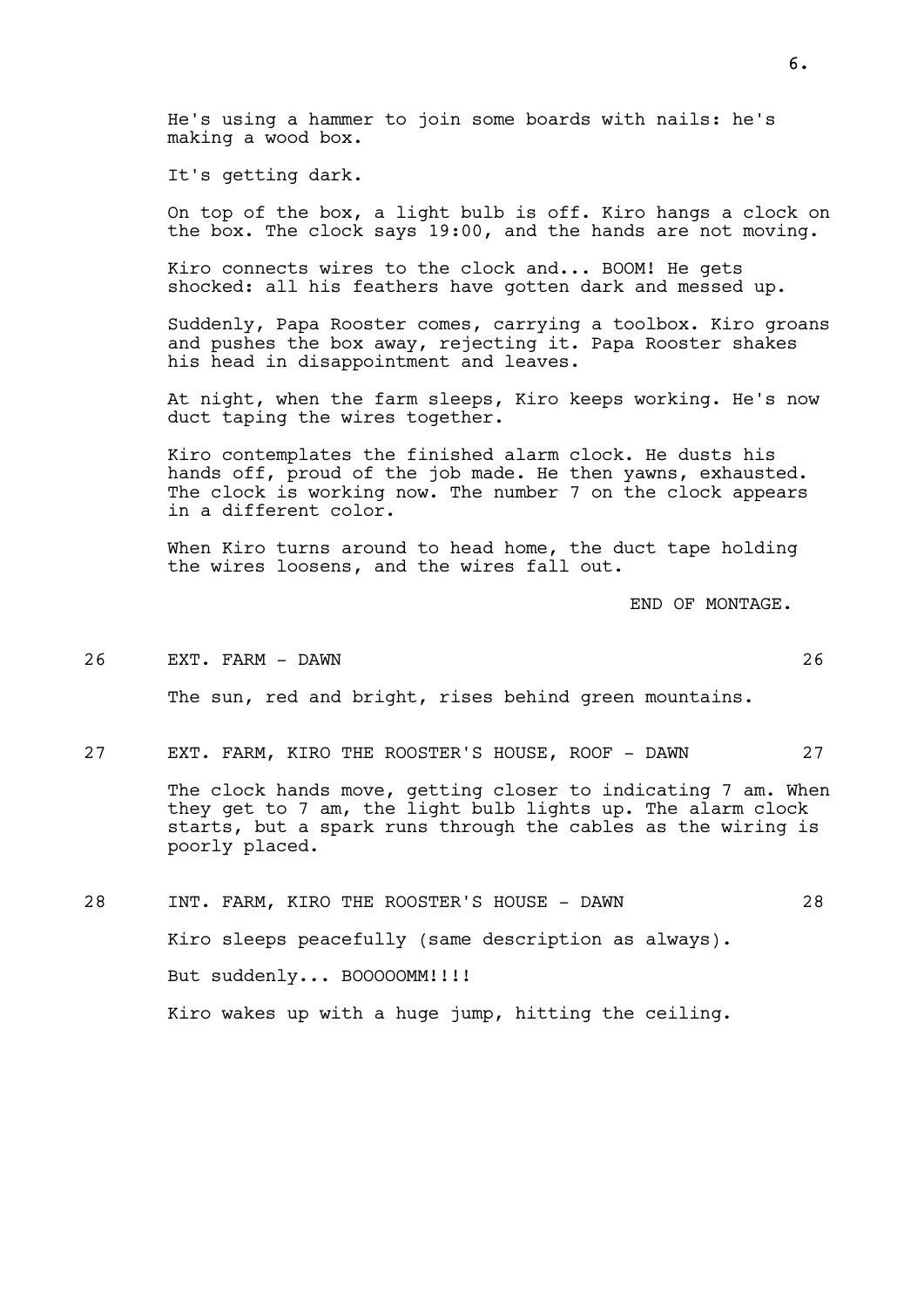## 29 EXT. FARM, KIRO THE ROOSTER'S HOUSE - DAWN 29

Kiro runs out of his little house, falling on the way down. Lying on the ground, he contemplates everything, scared. We observe everything through his eyes (in which the flames are reflected):

The stables are on fire. The hens and the cows are running crazily. The piglets are crying. The sheep are angry.

At that moment, the food truck arrives; but it stops halfway. The farmer runs towards it, desperate. But the truck turns around and drives away.

Sweat beads across Kiro's face; he's so afraid that he starts hyperventilating.

# 30 EXT. FARM, KIRO THE ROOSTER'S HOUSE/HENHOUSE - DAWN 30

Suddenly, he stops hyperventilating. He has set his eyes on something that's touching him emotionally.

His eyes are set on his father, who pours a bucket of water over the henhouse to put out the flames. All the animals are doing the same thing.

## 31 EXT. FARM, HENHOUSE/LAWN - LATER 31

Kiro, crestfallen and ashamed, approaches his father. The former takes the bucket of water from the latter and puts a flame out by pouring the water over it. Papa Rooster smiles at his son.

Kiro takes out the board his father gave him some days ago and looks at it, nodding as if affirming something to himself. He then runs to help the little pigs rebuild their feeder.

32 EXT. FARM - NIGHT/DAWN 32

Transition from night to dawn.

## 33 INT./EXT. FARM, KIRO THE ROOSTER'S HOUSE/ROOF - DAWN 33

Kiro sleeps peacefully, as always. But he begins to move uneasily on his bed and... he wakes up suddenly, overwhelmed! He runs scared to the window and... the sun has just risen! He takes a deep breath, relieved. But there's no time to relax! He jumps and runs onto the roof.